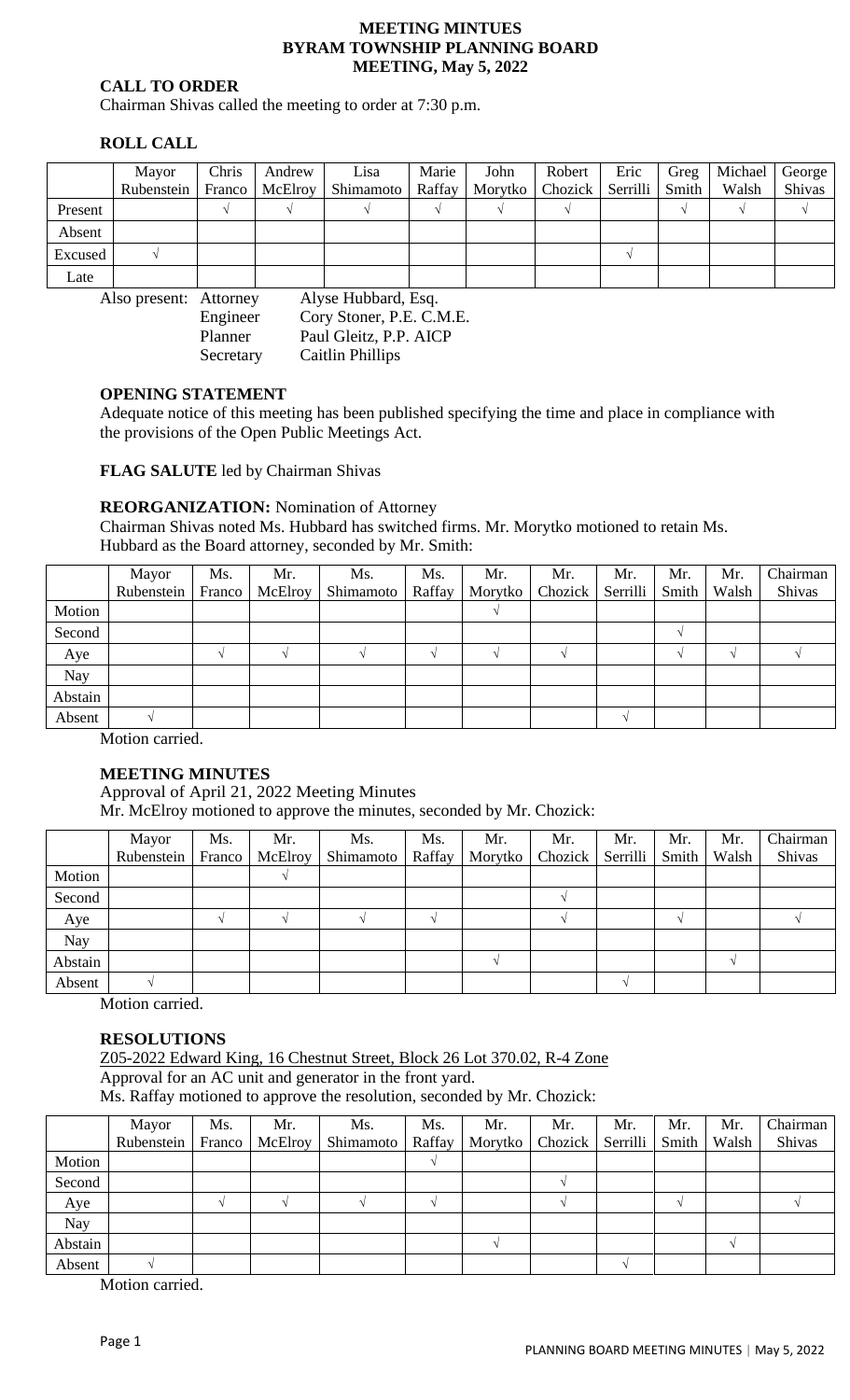## Z06-2022 Scott Pietschker, 28 Meteor Trail, Block 174 Lot 69, R-5 Zone Approval for a deck replacement with variances in the front and left yards. Mr. Smith motioned to approve the resolution, seconded by Mr. Chozick:

|         | Mayor      | Ms.    | Mr.     | Ms.       | Ms.    | Mr.     | Mr.     | Mr.      | Mr.   | Mr.   | Chairman |
|---------|------------|--------|---------|-----------|--------|---------|---------|----------|-------|-------|----------|
|         | Rubenstein | Franco | McElroy | Shimamoto | Raffay | Morytko | Chozick | Serrilli | Smith | Walsh | Shivas   |
| Motion  |            |        |         |           |        |         |         |          |       |       |          |
| Second  |            |        |         |           |        |         |         |          |       |       |          |
| Aye     |            |        |         |           |        |         |         |          |       |       |          |
| Nay     |            |        |         |           |        |         |         |          |       |       |          |
| Abstain |            |        |         |           |        |         |         |          |       |       |          |
| Absent  |            |        |         |           |        |         |         |          |       |       |          |

Motion carried.

## Z01-2021 Karen McDonald, 4 Roger Drive, Block 223 Lot 3, R-4 Zone

Approval for extension for a covered porch.

Mr. Chozick motioned to approve the resolution, seconded by Mr. McElroy:

|         | Mayor      | Ms.    | Mr.     | Ms.       | Ms.    | Mr.     | Mr.                | Mr. | Mr.   | Mr.   | Chairman |
|---------|------------|--------|---------|-----------|--------|---------|--------------------|-----|-------|-------|----------|
|         | Rubenstein | Franco | McElroy | Shimamoto | Raffay | Morytko | Chozick   Serrilli |     | Smith | Walsh | Shivas   |
| Motion  |            |        |         |           |        |         |                    |     |       |       |          |
| Second  |            |        |         |           |        |         |                    |     |       |       |          |
| Aye     |            |        |         |           |        |         |                    |     |       |       |          |
| Nay     |            |        |         |           |        |         |                    |     |       |       |          |
| Abstain |            |        |         |           |        |         |                    |     |       |       |          |
| Absent  |            |        |         |           |        |         |                    |     |       |       |          |

Motion carried.

# **NEW BUSINESS**

SP7-2021 Princeton Property Management, 86 Tamarack Road, Block 360 Lot 40, R3 Zone Conversion of a prior bed and breakfast to dormitory use.

Mr. Yi Qian of 14 Cold Spring Road, Syosset NY 11791 was sworn in. Mr. Bernd Hefele represented the applicant. The property is the old Colby Mansion, and was also a bed and breakfast. Elite Prep purchased this property to use as a dormitory for 23 international students. The school is in Hopatcong, and is the former Hudson Maxim school. There are no site plan amendments proposed. Ms. Franco stepped down at this time. Mr. Qian is the director and principle of Elite Prep Academy. They are a boarding and day school and offer programs to first through twelfth grade. Half the day is for academics and half a day on music; the dorms are used only for the international high school students. He will be the supervisor, and will living in the house next to the dorm. Elite Prep was established in 2005, located in Somerset. New management purchased the school in 2019, so they're moving the campus space to Hopatcong. There will be one supervisor living with the students in the dorm area and another supervisor outside the dorms to take students to various places. Students will be from 9-12<sup>th</sup> grade (14–18-year-olds). Because of the international component, the students need a place to live while studying here. Housing is available the day after labor day and ends during Christmas break, and then opens again January  $2<sup>nd</sup>$  through the end of June, so the dorms follow the school calendar. Mr. Qian described a weekday schedule as follows: 7:00 wake-up, 7:30 breakfast, 8:15 school bus arrives, school day through 4:00. After that, there are activities including snacks, chess, drama, coding, movies, etc. Dinner is 6:30 and 10:30 is bed. On weekends and holidays, breakfast is at 8:30, dinner is at 6, and there are activities and games; 11:30 is bed. Mr. Hefele submitted **Exhibit A1**, the Dorm Policy, which must be signed by the parents and students.

Mr. Hefele went over the security for this use. Mr. Qian said there are cameras facing the gate to monitor traffic, and all doors and the common area have cameras. No cameras will be in the dorms. Students must stay in the dorm area outlined in the dorm map, and leaving the boundary is a violation. There are woods and a lake nearby and they don't want them wandering unsupervised. The food is catered for breakfast and dinner on weekdays, and on weekdays all three meals are catered. The kitchen on site is for snacks and cleanup. Laundry is by service, and will be picked up Friday and delivered Monday. The two supervisors are monitoring these operations and the students. In terms of healthcare, if a student is sick, they go to the school nurse the next morning. If it's during the night, there is a separation room, and then they would report to the nurse the next day. If they need to stay home, they get a note from the nurse. If it's a larger issue, they would call the emergency number and the emergency contacts/sponsors of the students. To get to school, they will be bused—they'll purchase a medium-sized bus that comes every morning. Mr. Qian noted he doesn't expect having the maximum number of 23 students right away.

Mr. Smith asked about traffic; there will be food catering as well as school buses. Mr. Qian said the two companies they're considering have different procedures; Catering Solutions leave breakfast and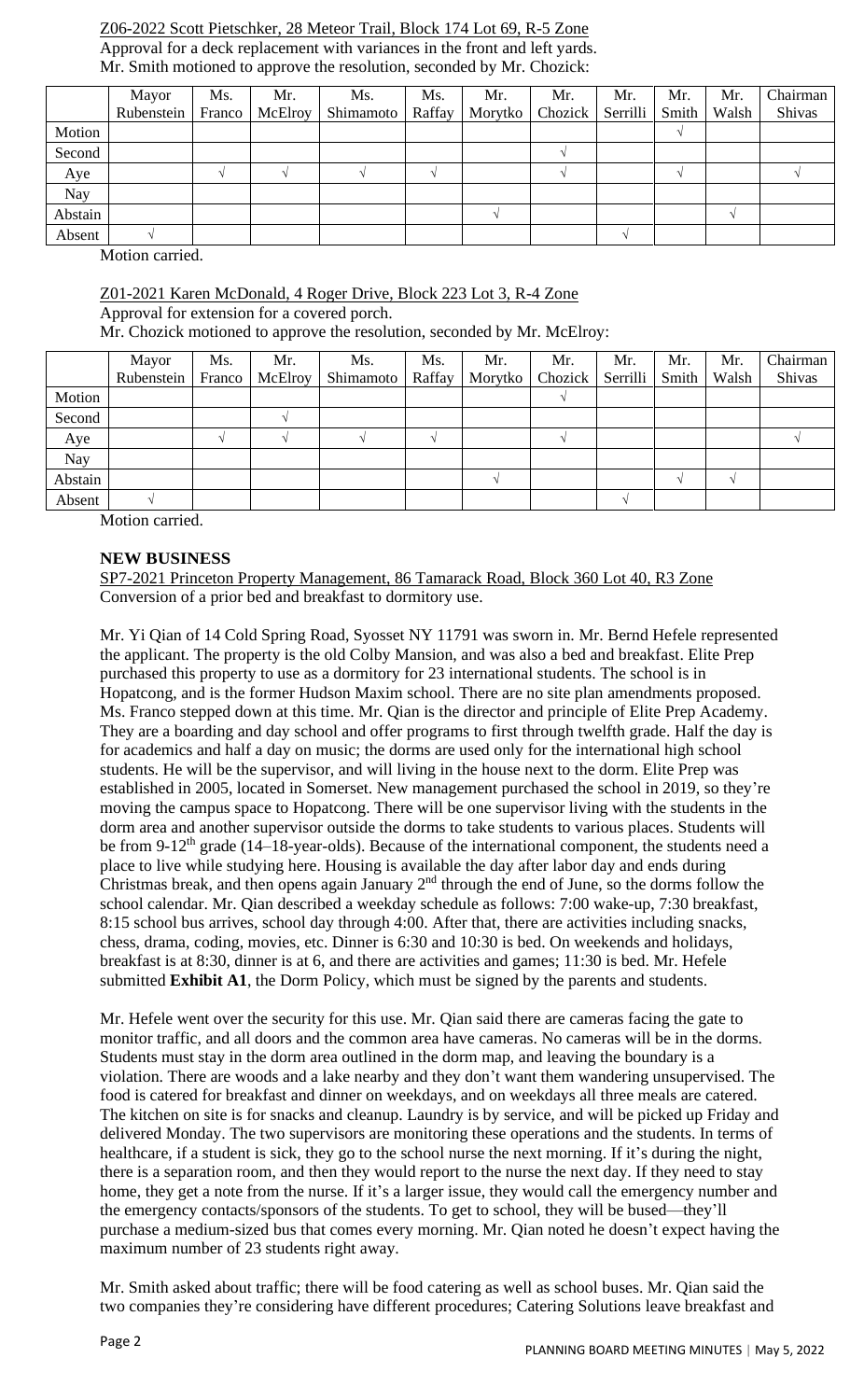dinner together in the morning; dinner will be reheated. Carsons' Foods delivers separately. Mr. Smith confirmed it's limited to a few vans twice a day. Ms. Hubbard confirmed the supervisors heat the food. Chairman Shivas asked if someone is sick, do they have to go see the school nurse? Mr. Hefele said it's not different than if your kid at home got sick—if it got that bad, they'd be taken to urgent care or the hospital. They also have the nurse at all times at the school. Mr. Qian said the nurse is available for emergencies and can be called for advice. The sponsors would be notified of the issue, but the call to go the hospital would be made by the supervisor. The sponsor is responsible for the students while they're in the country; if a student gets expelled, they go to them. The sponsors are selected through an agency or relative. They have to have a sponsor provided beforehand. Mr. McElroy asked about leaving the property. Mr. Qian said they need to fill out a form 2 days before to get permission, and typically if it's a friend or relative they need to be over 21. If it's overnight, they need approval of where they're staying. They can leave the property alone if they can verify the destination via phone call to the friend or relative. Ms. Raffay asked about the freedom they're given; there are hiking trails nearby they could use. Mr. Qian said they'd be supervised for that; it's a large property they can explore. They don't want the kids wandering around without supervision because of the lakes nearby. They have a breakfast sign-in area to make sure they're fed, but after a few semesters of following the rules, an honor system is developed. They can't go on the road because of traffic. None of them will have drivers' licenses, so there will be no vehicles from them. Ms. Hubbard asked about trips to stores to get products that may be needed. Mr. Qian said on the weekends trips are taken with the bus for shopping. There are also field trips to museums and cities. Mr. Gleitz asked about the summer activities. Mr. Qian said the dorms will be closed for regular students; there will be a 2-week camp with 20 students and 3 staff for music. There will be breakfast, a master class and rehearsals, and then field trips in the afternoon for hiking or various activities. At the end of the 2 weeks there will be a concert on the property. Those camp members would stay in the dorms. If there's a lot of interest, they'd like to do more than the two weeks. Mr. Gleitz noted under the previous approval there were restrictions on special events. Mr. Hefele noted that resolution limited guests to 60 people. Mr. Qian said he's aware of the capacity and won't exceed it. These camps will only happen in July and August. Mr. Hefele noted the most they could do would be 4 camps. Ms. Hubbard noted the resolution has 70 because of the 10 staff members plus the 60 guests. These events are open to local people. Mr. Qian said their goal is to accrue talented students who audition; they have scholarships available for local students. Mr. Gleitz asked what makes the site perfect for the use. Mr. Qian said it's beautiful and historical. As a musician and educator, he thinks it'll help the students appreciate their studies. They want them to respect the history and the site; their music is traditional and so is the building. Mr. Gleitz asked if there will be any tennis or badminton courts or recreation amenities. Mr. Qian said they'd like to; Mr. Hefele said they should set up the school first and get traction. Mr. Gleitz noted if they have plans for that, they need to come to the Board.

Chairman Shivas opened to the public. A member of the public asked if any students will go the parks nearby. Mr. Qian said they have to stay within the boundaries provided. The resident also asked about traffic, including laundry and trash services—how many vehicles are there in a week. Mr. Qian said the laundry will be once a week; he has to look into trash. Mike Finn, a resident, asked if they're aware it's a former superfund site. Mr. Hefele said they're aware and it's been addressed. It has gotten clearance for the well water. Mr. Finn also noted there's wildlife in the area to be aware of. Larry Rotter of 80 Tamarack Road confirmed the dorms will be used in the summer for the camp, and there will be supervision then as well. He confirmed there will be no alcohol or smoking, and that they'd need to come to the Board to dig up anything for site changes. Chairman Shivas closed to the public.

Mr. Kenneth Fox, 546 Route 10 in Ledgewood, was sworn in as the architect. He is licensed and has testified in front of numerous Boards including Sparta, Andover, and Newton, and his license is current. The single-family home will be for Mr. Qian and his family. There will be repair work but not much construction for the single-family home. The dorms will have 2-5 individuals per room. On the second level there are five rooms, and one dorm room on the first level. There is a kitchen that's off-limits to the students. Numbers provided are for fire protection occupancy. Other than damage/age repair there are no significant changes. They will have handicap accessibility in the rear to make it ADA complaint. Mr. Hefele confirmed they reviewed fire protection details; they have to be fully sprinklered. They had a fire company check to make sure it conforms. The fire department said the sprinklers also have to be inspected; Mr. Hefele said they will be doing that to comply. Chairman Shivas confirmed there is a generator on site, and they will have it operating and it can support the fire suppression system; all required alarms will be installed.

Ms. Shimamoto asked about supervision. All but one dorm is upstairs and the supervisor is downstairs. She noted it seems like a lot for one person. Ms. Hubbard asked about locks. Mr. Hefele said the supervisor is going to be amongst the students, and at night they'll walk the building to make sure everyone is in bed. Mr. Smith said there are some rooms with roof access. Mr. Hefele said all they can do is make sure there are policies in place. Mr. Fox said there are cameras around the area. Mr. Qian said the supervisor will be monitoring the cameras; they are motion-activated. The doors are locked at night for the bedroom and the building itself. Mr. Hefele said the applicant has also run a dorm in Somerset for 17 years so this isn't new for them. Mr. Morytko asked about how this place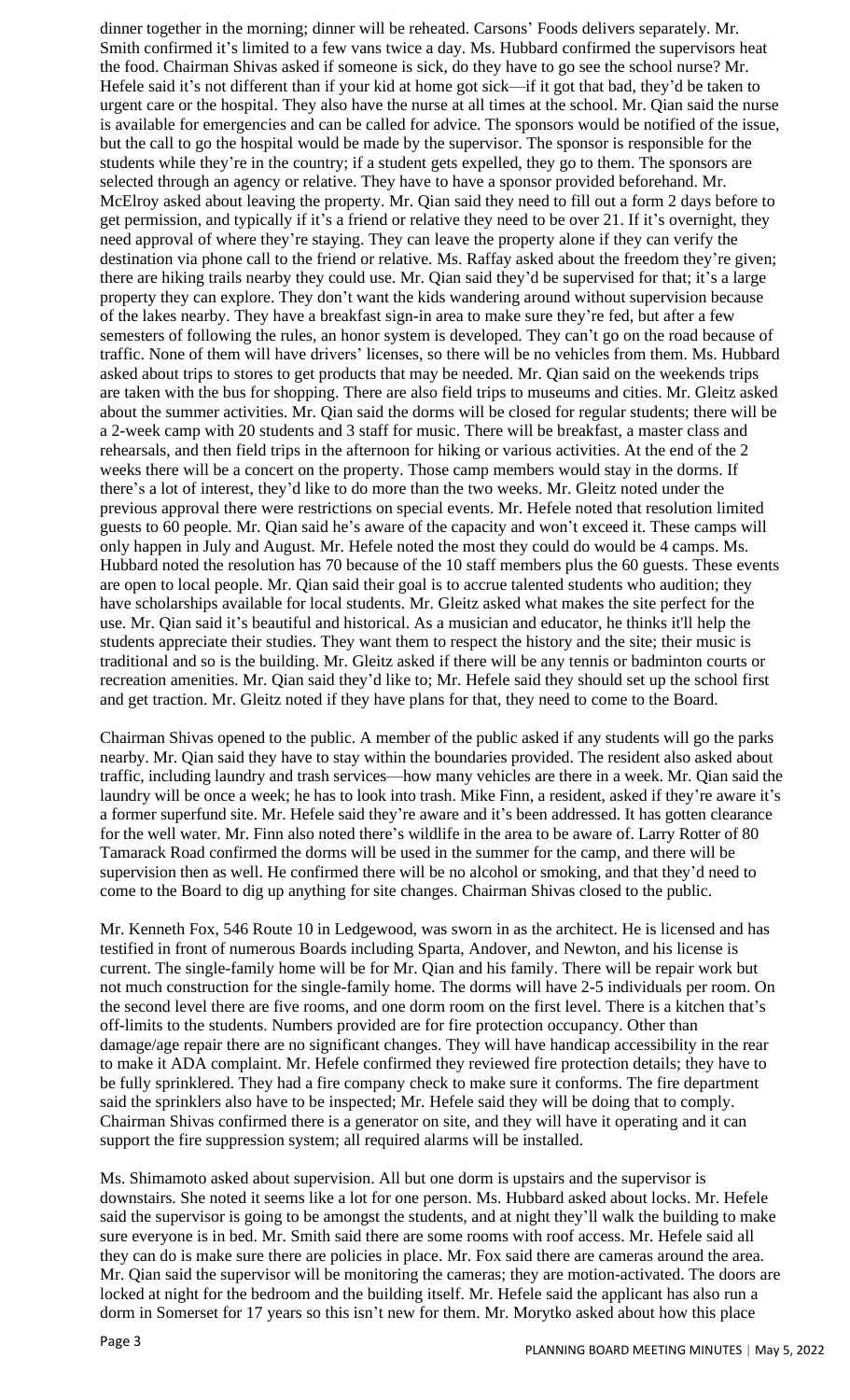compares to others that are similar. Mr. Hefele said it's not much different than Blair Academy. There was further discussion about boarding schools. Mr. Gleitz said because this building is older it doesn't have modern prevention of egress, and asked if they plan on anything to help mitigate that. Mr. Fox said no, and doesn't anticipate a need for it. Mr. Hefele said it will all be in compliance with the code. Chairman Shivas said they also need to meet the fire code, which will dictate exits. Mr. Gleitz asked about exterior changes; Mr. Fox said repairs and the colors will remain. Mr. Fox noted in terms of safety, there's a director's home there, the dorms are a small number, and it's in a remote area. Mr. McElroy noted the police report states they have no issues.

Chairman Shivas opened to the public, and no one spoke so Chairman Shivas closed to the public.

Alan Campbell of 9 Cook Road Branchville with Robert Campbell Associates NJ sworn in as the engineer. He has presented in front of Boards including Roxbury and Montague, and presented in Byram for the bed and breakfast application; his license is still current. Mr. Campbell submitted **Exhibit A2**, sheet 3 of 3 of the site plan colorized. He discussed the access drive; the entrance has good sight distance. There are numerous parking areas. He noted where there is vegetation, which buffers the property from the road. There are 19 available parking spaces that won't be interfered with, and there are 2-3 overflow areas. There are 16 or more light posts for ornamental lighting. He discussed the trash and septic; they've had septic inspections. The building A septic was designed by Mr. Campbell and was for 1290 gallons a day, which meets the needs of the dorm. They'll also employ an auto-dialer in the tank, so that if there are any issues, a contractor will have an emergency response. He discussed areas for open space, to play sports or do activities. The generator will help with the septic if the power goes out so there will be no backup issues. He evaluated the traffic on site, and on a high end there would be 10-12 vehicles in the course of a day. Ms. Hubbard confirmed that the capacity of students is driven by the septic. Chairman Shivas noted that the fire department won't like the garbage stored under the porch. Mr. Hefele said they will comply with what professionals suggest.

Mr. Gleitz confirmed there's landscaping already. Mr. Campbell said there is a courtyard and walkways. He confirmed the landscaping will be rehabilitated and cleaned up. Mr. Qian said the supervisor's car and his car would stay on site, as well as the buses. Mr. Hefele added the bus driver's car would be there. Mr. Gleitz confirmed the cars for the summer camp would be okay; Mr. Campbell said the bed and breakfast provided 40 parking spaces. Mr. Gleitz asked about moving days. Mr. Qian said because they're international students, they'll be on flights, transported to the airport. Ms. Raffay asked about the 50 foot right-of-way near the house. Mr. Campbell didn't know what it was, but it didn't interfere with the site before. Mr. Gleitz asked about signage. Mr. Qian said there would be a small discrete sign on the front entry door. They want to restore the gate as well. Mr. Gleitz said a detail on the plans should show the sign. Mr. Hefele confirmed it will be no more than 2 x 3. Mr. Stoner said a condition should be a night test, and a county health department approval.

Chairman Shivas opened to the public. Bryan Laverti asked about the drawdown levels on the well, because of the volume of people. Mr. Campbell said the septic is for 1290 a day, and is equivalent to two four-bedroom homes. It has been proved to be sufficient for the bed and breakfast. Well usage is relative to a septic calculation. Without well monitoring, there is the septic flow anticipation for supplying the liquid. He noted the density of the land and more space for the one property. With the additional four-bedroom home it would be around 1900/day. Mr. Stoner discussed calculations; he noted no laundry and food processing on site. Mr. Campbell noted the caterer will be taking the plates with them which decreases the water usage. Mike Finn of 22 Ghost Pony Road asked how old the septic is. Mr. Campbell said it's about 19 years old. Mr. Finn asked how long that should last. Mr. Campbell said it depends on the maintenance—he doesn't have the records. They will have the system upgraded and repaired, and a licensed contractor will be on the auto-dialer. They are not expanding the septic, but replacing it. Mr. Finn asked how many people he thinks are in a 4 bedroom home. Mr. Campbell said the State Code never specifies. In a home there's typically multiple uses with the kitchen and activities; he said these operations are out of the dorms and the students are gone most of the day. They don't have a shower count. Mr. Walsh confirmed that should the system be replaced with a new system, it won't impact the site plan. Chairman Shivas closed to the public.

Mr. John McDonough was sworn in as a Planner. His license is current and he was deemed an expert. **Exhibit A3** was submitted with photos of the property taken in January. The first page shows a view to the north of the building. He noted the property is 5 acres in a one acre zone. There is a lot of open space for isolation from other properties. He noted the Master Plan goals of environmental and neighborhood protection are met; there's no increase in disturbance and they're working with what's there. This will be a contained operation. There are structures in the back not on the property and seem to be in the open space area. He noted that one of the reasons the bed and breakfast was suitable to the area was because it brought people to Byram; this continues this social and cultural use. This also advances education, and uses land efficiently because it's reusing the property.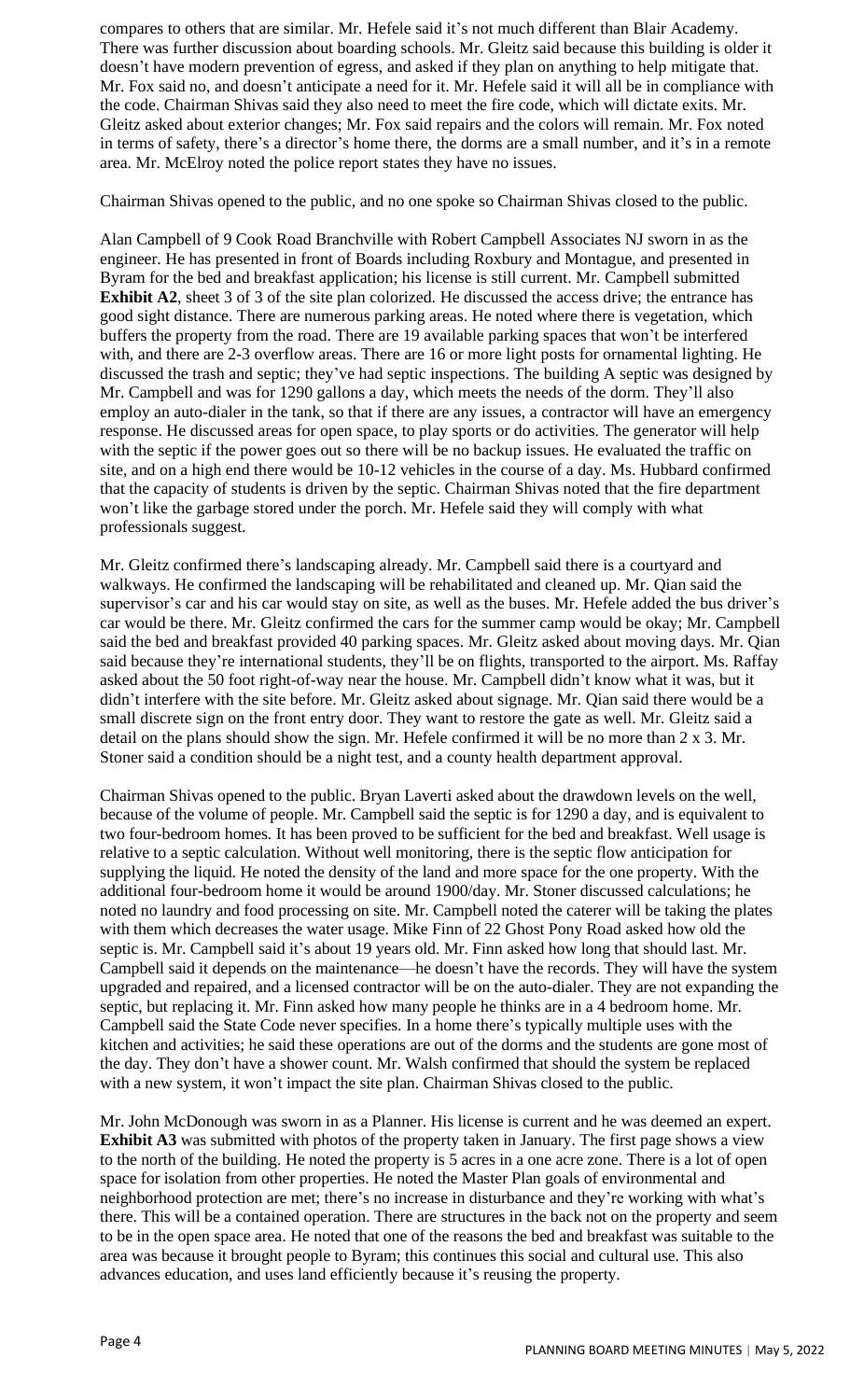Chairman Shivas opened to the public. Dean Nicholls of 12 Old Indian Spring Road confirmed 87 Tamarack Road is not owned by 85 Tamarack. He asked if there's a guarantee that no one will build there. Mr. Hefele said whoever purchases the property will need to get the right permits and may need to come to the Board. They would maintain their security on 85 Tamarack. Mr. Finn asked if there will be a fence for security, to stop students from going in the area with the additional structures back there. Mr. Hefele said they can't put up anything on property they don't own, but they have cameras to monitor the area. Mr. Rotter asked if the variance is granted but the business doesn't do well, can other uses be allowed? Ms. Hubbard said they'd have to come back in to be evaluated for a change in use. Mr. Gleitz said the resolution would be structured to say it would be student dorms for off-site education; it will be specific to this use, crafted to the testimony. Chairman Shivas closed to the public.

Mr. Smith asked about an agency that oversees policies to make sure it's fit for children. Mr. Fox said it'd be through the County and the Department of Community Affairs. Mr. Smith confirmed they'll have to comply through the permit process. Ms. Hubbard asked how kids are accountable. Mr. Hefele said they're accountable to the school that accepted them. The school's board makes those decisions. Mr. McElroy asked how often policies change and if the Board needs to review those for compliance. Mr. Hefele said this is a fluid document so it may change. Mr. McElroy said the policies dictated a lot of the testimony, including security and rules on how to use the site. He doesn't want the policies to contradict the resolution. Mr. Qian said every two years they review the policies, so he doesn't see this changing soon. Mr. Hefele said they can agree to submit a copy to the Board and professionals for review, and can come to the Board if needed. Mr. Gleitz said if there's anything in the policies that the Board thinks is essential, it can be included in the resolution. There was further discussion on how to incorporate the policies.

Chairman Shivas opened to the public for comments. Joan Salvas said she has property at 25 Ghost Pony Road that has a pond; if a student gets in it and is hurt, is she liable? Ms. Hubbard said that's a trespassing issue. Ms. Salvas said her main issue is with ice. Chairman Shivas closed to the public.

Mr. Walsh motioned to approve the application as submitted with the conditions discussed. These include the fire department's approval, a landscape plan approved by the Planner, the Board of Health approval of the septic, a lighting inspection plan, and dumpster location approval. Mr. Smith added details for the sign. This was seconded by Mr. Chozick:

|         | Mayor      | Ms.    | Mr.     | Ms.       | Ms.    | Mr.     | Mr.     | Mr.      | Mr.   | Mr.   | Chairman |
|---------|------------|--------|---------|-----------|--------|---------|---------|----------|-------|-------|----------|
|         | Rubenstein | Franco | McElroy | Shimamoto | Raffay | Morytko | Chozick | Serrilli | Smith | Walsh | Shivas   |
| Motion  |            |        |         |           |        |         |         |          |       |       |          |
| Second  |            |        |         |           |        |         |         |          |       |       |          |
| Aye     |            |        |         |           |        |         |         |          |       |       |          |
| Nay     |            |        |         |           |        |         |         |          |       |       |          |
| Abstain |            |        |         |           |        |         |         |          |       |       |          |
| Absent  |            |        |         |           |        |         |         |          |       |       |          |

Motion carried.

SP8-2021 Goksun Goksu, 12 Ghost Pony Road, Block 361 Lot 2.03, R-3 Zone Expansion a 4-family dwelling to 6 family

Mr. Steven Schepis represented the applicant. Mr. Mark Mantyla of 139 West Mountain Road was sworn in as the engineer and land surveyor. He has testified in Mendham, Morristown, and Hanover, and was deemed an expert. He conducted a boundary and topographic survey. Chairman Shivas noted that due to the time, they'll hear this witness, but will need to end afterwards. Mr. Mantyla said the front yard is where the open lawn and septic is. The remainder of the lot is wooded and sloped. There's existing concrete walks between the building and parking. Each doorway has a covered entrance. The footprint is currently 1782 square feet, and the proposed is to add 900 square feet. **Exhibit A1** was submitted, detailing photos of the property. They're proposing a new parking lot because the current one is substandard and is partially in the right-of-way. The proposed will accommodate 12 spaces with a 24-foot-wide isle. There is no on-street parking. It will be paved and striped. Because of the sidewalks and parking, there is increased impervious coverage. They've proposed an infiltration system on either end of the building. There are landscaping improvements including buffer hedges around the parking. There are evergreens buffering the parking area. The trash enclosure is at the end of the existing parking lot, and is proposed to be along the sidewalk on the southwest end. It's difficult to put it in the back because of the grade change. They're not proposing a loading space, typically required, because he doesn't anticipate any large deliveries other than what's gets dropped off at a home. They're proposing a retaining wall near the parking area, because of the grade change. In order to have the standard parking lot they had to extend it back. The wall is under 4 feet. Because of topographic issues and the type of use, Mr. Mantyla doesn't think a loading space is needed. They're proposing 9x18 parking spaces because that's the residential standard. They're staying under the impervious coverage requirements. The building has a flood light on either end and wall scones at the doorways. They're proposing wall scones at the new doorways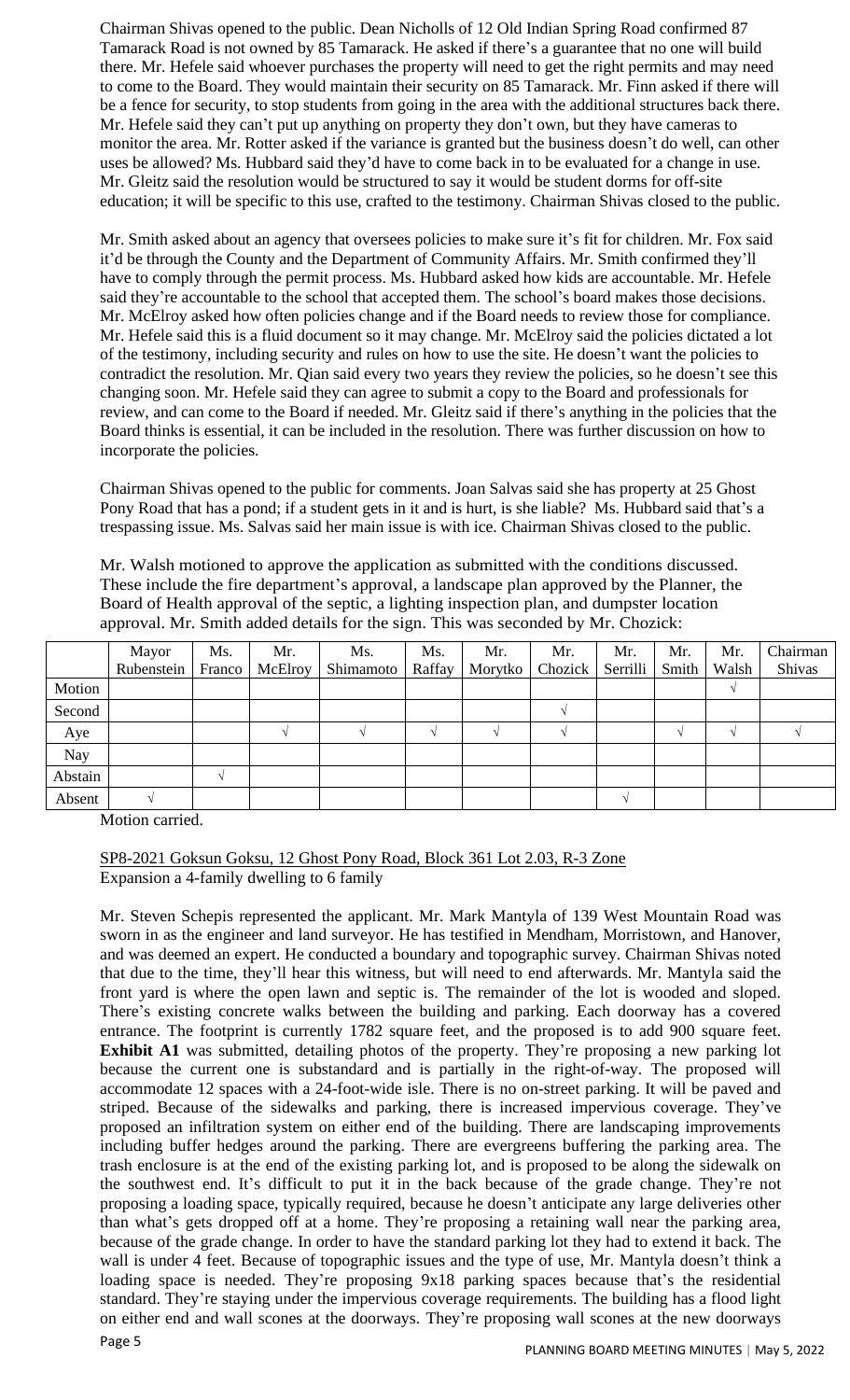and similar floodlights on either end of the building. They're also proposing three lamppost lights, one near the sidewalk, and two at the edge of the parking lot. These lights project about 20 feet, so it's not conforming to the commercial standards, but is similar to a residential driveway. The code requires one shade tree—they're willing to do that but none are proposed.

Ms. Raffay asked about the seepage pits and water collection. They're not collecting from the sidewalk or parking, but will catch the area off the roof. If they can't handle the capacity it will overflow. Ms. Raffay asked about concerns for this. Mr. Mantyla said each infiltration pit shows an inlet at the center, which is more of an inspection port—it's not expected to catch the water off the ground. Ms. Shimamoto asked if they're required to have handicap parking, because there are none proposed. Mr. Mantyla said they could make space #7 the designated spot, and use part of the excess 9 feet to make it conform. Ms. Shimamoto asked about electric charging stations. Mr. Schepis said they were made aware and they will agree to the two spaces. There was further discussion about the make-ready spots. Mr. Gleitz asked about species for the landscaping; nothing invasive can be planted. Mr. Gleitz asked about his suggestion for a picnic area. Mr. Mantyla said there's a space in the back; Mr. Schepis said it's a stone area. Mr. Gleitz said in front of the new units would be a good space for picnic tables, and a few trees in front to buffer. He suggests something evergreen to buffer year-round and cover more space. Mr. Schepis said they're ok with that. Ms. Hubbard asked about how trash is handled. Mr. Mantyla said right now it's at the end of the parking area; the residents take the garbage out of the enclosure on garbage day. Mr. Schepis submitted **Exhibit A2** to show the existing enclosure. Chairman Shivas asked about the existing shed; Mr. Schepis said it's a well house for the pump. The well is in front of it. Mr. Smith confirmed they're going to be adding one more garbage can similar to what's there. Mr. McElroy asked if the garbage stays in the enclosure; Mr. Schepis said they can get that answer from the property owner. Ms. Shimamoto asked about recycling, and Mr. Schepis said they'll have the owner address that as well.

Chairman Shivas opened to the public. Mike Finn asked if any calculations were done to handle the water with the drywell with all the rock. Mr. Mantyla said that's why they chose a stone pit rather than a concrete tank; they're shallower. If they encounter rock they'll adjust. The two locations they have are the less likely to encounter rock. Mr. Finn asked if they can guarantee it will take care of the water problem that exists now. Mr. Mantyla said they're guarantee that it will control the increase in stormwater off the new improvements; there will be runoff off the lot, but no increase in what exists now. Mr. Finn said the water has always been an issue. Ms. Hubbard swore Mr. Finn in to provide this testimony. Mr. Finn said this property was previously garages; the pump house was a dynamite magazine. There is rock everywhere and the ground can't sustain two more units. Water runs down the road; he looked into the septic system which has had problems, and there hasn't been anything since 2015. The town has been out there doing drainage work to alleviate the water. Adding more units will add more water to the septic, and expanding the parking will make it more of a problem. In the winter everything is ice. Mr. Finn said it looks like they did one test hole, got down six feet and hit a boulder. Mr. Mantyla said he's reviewing the soil analysis, and it notes that they encounter rock at 6 feet and above that the soil appears to have good permeability, and that's why they have a shallower tank. Mr. Stoner said a lot of water bleeds out of the slope into the roadway; they did some drainage work but they hit ledge and couldn't do much in the area. He noted that to Mr. Finn's point, the additional infiltration could saturate the area more. Ms. Raffay asked if instead of being sized for impervious coverage increase, to have it sized to collect the entire roof area. Mr. Mantyla said if that's what's required that's what they could do. They're looking to control the increase, not to fix an existing condition. Chairman Shivas said they're asking for something not allowed in town, so the applicant needs to figure out ways to fix some of the problems, because they're in a position to do that. Mr. Mantyla said he was explaining what's currently designed, but they can fix it to compensate for the entire roof area, which would be 2600 feet, rather than the 1200 designed. Mr. Stoner said the design now is smaller, and its more for 2-10 year storms. They're not triggering the major stormwater requirements for the town; they're maxing out what can be done. Mr. Mantyla said they could put another system behind the building depending on the rock. Mr. Stoner confirmed they're saying they'd double what's proposed. He asked what assurances they have that they won't just hit rock. Mr. Mantyla said they're have to find out by digging test holes and do a soil log. Chairman Shivas said the resolution would require reducing the amount of water on the road. Mr. Finn added that those units get flooded out; no water can go behind the building because it slopes to the back of the units. Everything goes towards that structure; the ground can't handle it. Ms. Hubbard said the applicant's engineer will need to revisit this. Ms. Joan Salvas was sworn in, and noted that as Mr. Finn explained, when the structure was originally built, there was no opposition because all the land was owned by CO Johnson, his son, or his brother. She stated that it floods every time it rains, and it goes into her pond and property. Her entire property is flooded, and in the winter you can't get up or down the road with the sheet of ice. Ms. Salvas noted that before it was mentioned that there is no on-street parking, and that doesn't seem to be the case. Ms. Hubbard noted that needs to be reported to the town. Mr. Schepis asked Ms. Salvas how long she's been at that property. Her parents bought the property in 1975; the subject property was approved as four-family house in 1975. Mr. Schepis confirmed as far as she knows it's been a four-family home and has been that way since. Douglas Ribot asked how the property is zoned, confirming it's residential. Ms. Hubbard noted this is a use variance—they can't